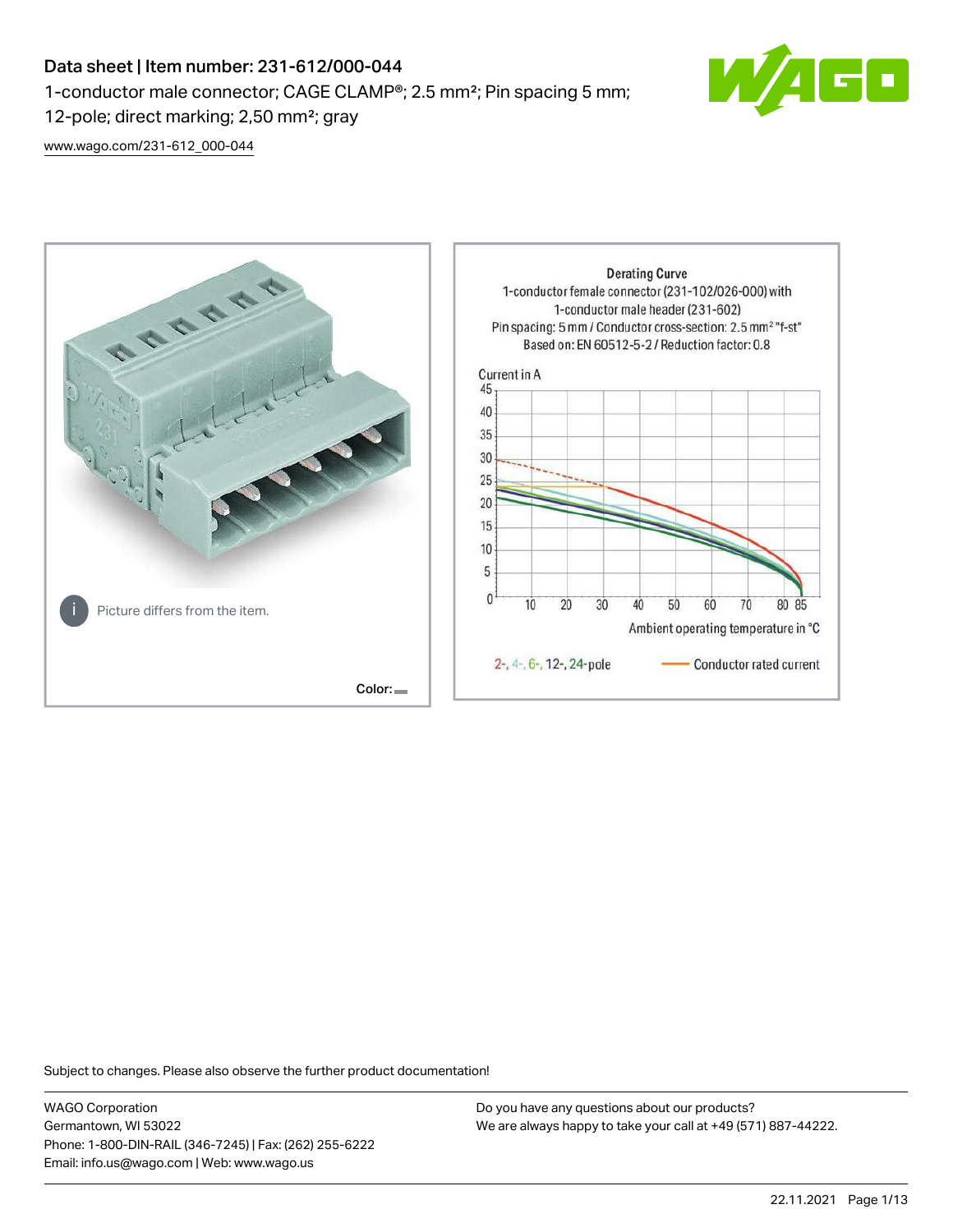



```
L = (pole no. -1) x pin spacing +8.2 mm
```
 $L_1 = L - 1.7$  mm

```
L_2 = L - 1.2 mm
```
#### Item description

- $\blacksquare$ Universal connection for all conductor types
- Easy cable pre-assembly and on-unit wiring via vertical and horizontal CAGE CLAMP<sup>®</sup> actuation  $\blacksquare$
- $\blacksquare$ For wire-to-wire and board-to-wire connections
- $\blacksquare$ Versions available with snap-in mounting feet or flanges for panel or through-panel mounting

Subject to changes. Please also observe the further product documentation!

WAGO Corporation Germantown, WI 53022 Phone: 1-800-DIN-RAIL (346-7245) | Fax: (262) 255-6222 Email: info.us@wago.com | Web: www.wago.us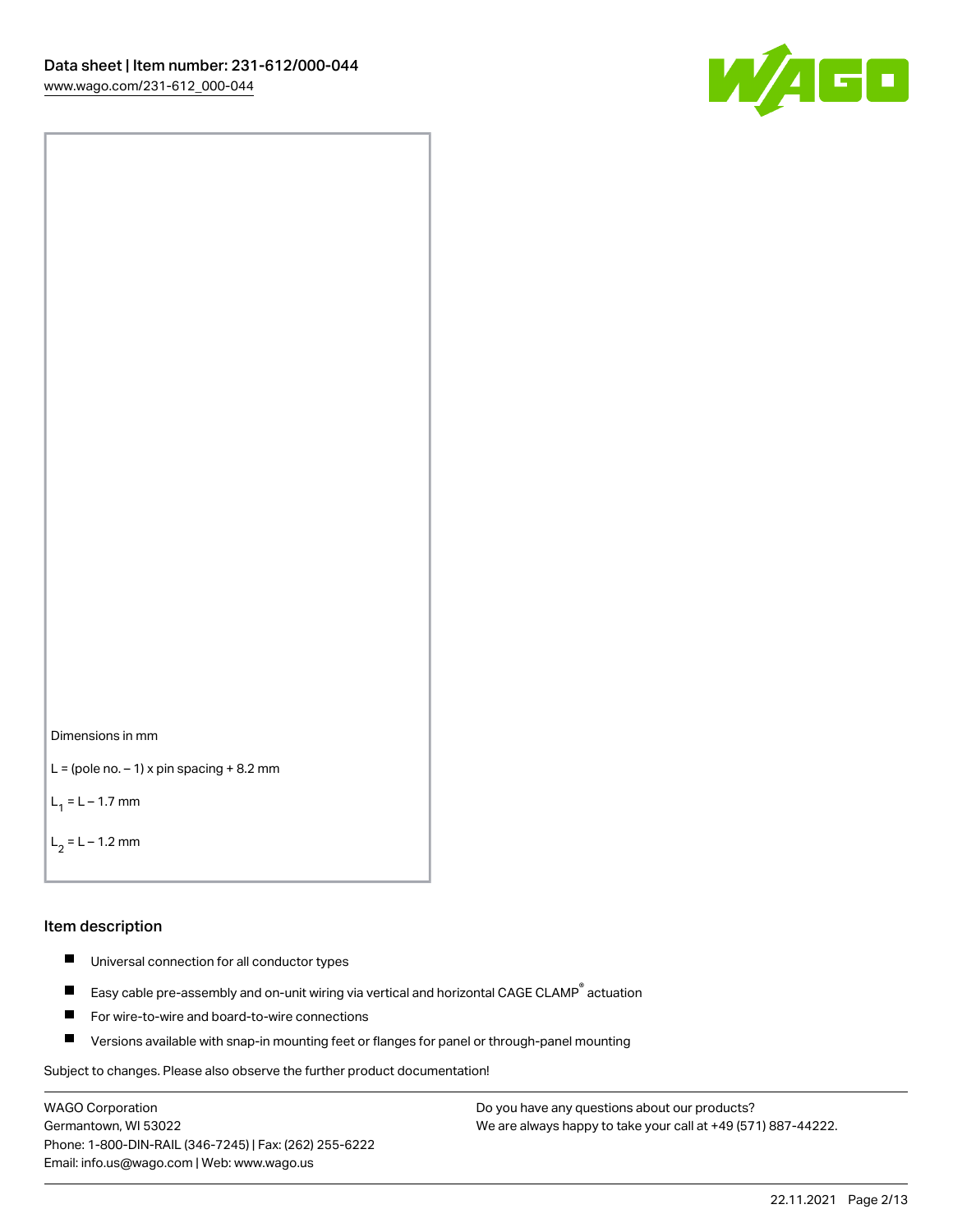W/AGO

 $\blacksquare$ With coding fingers

#### Data Notes

| Safety information 1 | The <i>MCS - MULTI CONNECTION SYSTEM</i> includes connectors<br>without breaking capacity in accordance with DIN EN 61984. When<br>used as intended, these connectors must not be connected<br>/disconnected when live or under load. The circuit design should<br>ensure header pins, which can be touched, are not live when<br>unmated. |
|----------------------|--------------------------------------------------------------------------------------------------------------------------------------------------------------------------------------------------------------------------------------------------------------------------------------------------------------------------------------------|
| Variants:            | Other pole numbers<br>Gold-plated or partially gold-plated contact surfaces<br>Other versions (or variants) can be requested from WAGO Sales or<br>configured at https://configurator.wago.com/                                                                                                                                            |

# Electrical data

## IEC Approvals

| Ratings per                 | IEC/EN 60664-1                                                       |
|-----------------------------|----------------------------------------------------------------------|
| Rated voltage (III / 3)     | 320 V                                                                |
| Rated surge voltage (III/3) | 4 <sub>k</sub> V                                                     |
| Rated voltage (III/2)       | 320 V                                                                |
| Rated surge voltage (III/2) | 4 <sub>k</sub> V                                                     |
| Nominal voltage (II/2)      | 630 V                                                                |
| Rated surge voltage (II/2)  | 4 <sub>k</sub> V                                                     |
| Rated current               | 12A                                                                  |
| Legend (ratings)            | (III / 2) $\triangleq$ Overvoltage category III / Pollution degree 2 |

# UL Approvals

| Approvals per                  | UL 1059 |
|--------------------------------|---------|
| Rated voltage UL (Use Group B) | 300 V   |
| Rated current UL (Use Group B) | 15 A    |
| Rated voltage UL (Use Group D) | 300 V   |
| Rated current UL (Use Group D) | 10 A    |

# Ratings per UL

| Rated voltage UL 1977 | 600 V |
|-----------------------|-------|
| Rated current UL 1977 | 15 A  |

Subject to changes. Please also observe the further product documentation!

| WAGO Corporation                                       | Do you have any questions about our products?                 |
|--------------------------------------------------------|---------------------------------------------------------------|
| Germantown, WI 53022                                   | We are always happy to take your call at +49 (571) 887-44222. |
| Phone: 1-800-DIN-RAIL (346-7245)   Fax: (262) 255-6222 |                                                               |
| Email: info.us@wago.com   Web: www.wago.us             |                                                               |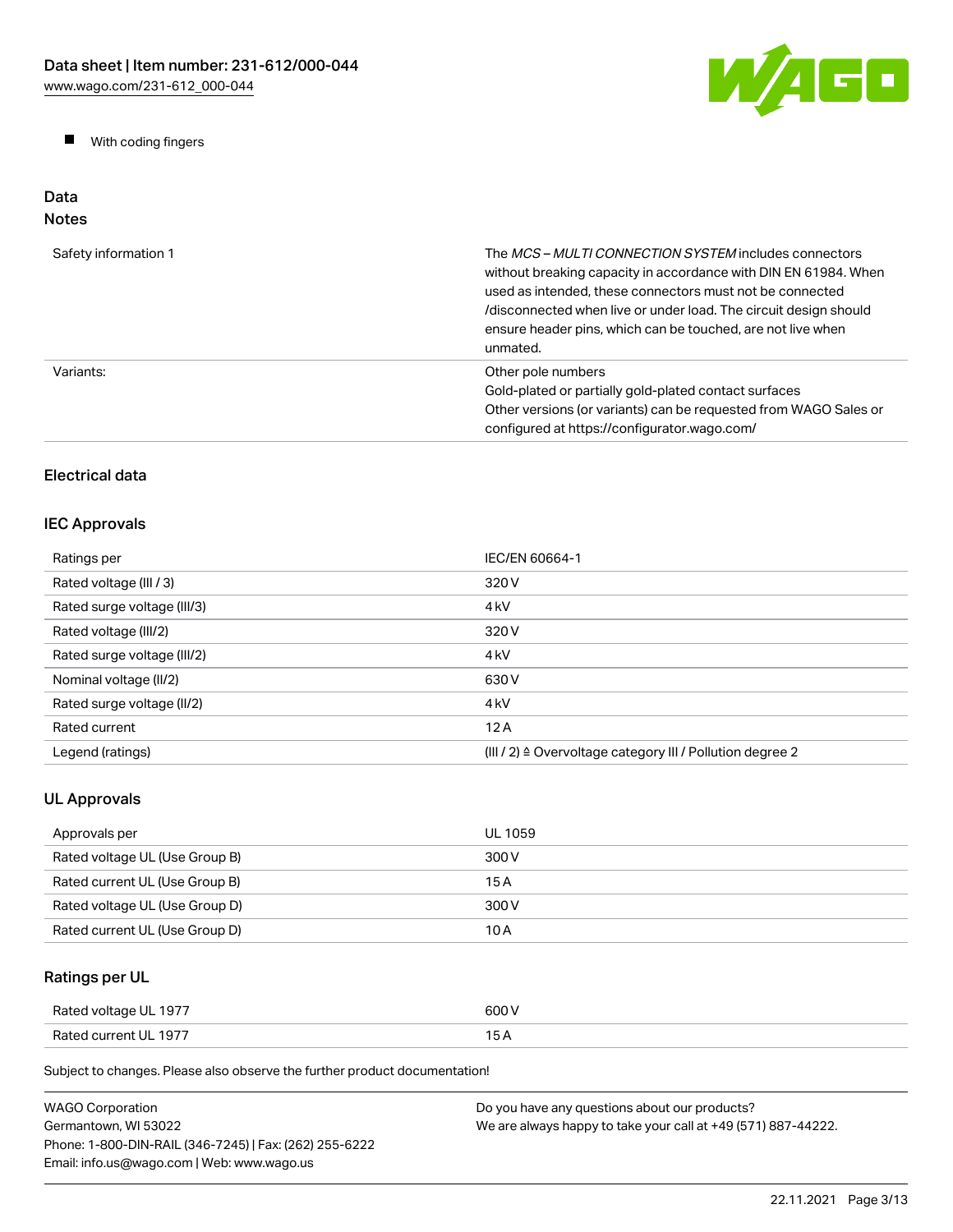

## CSA Approvals

| Approvals per                   | CSA   |
|---------------------------------|-------|
| Rated voltage CSA (Use Group B) | 300 V |
| Rated current CSA (Use Group B) | 15A   |
| Rated voltage CSA (Use Group D) | 300 V |
| Rated current CSA (Use Group D) | 10 A  |

### Connection data

| Total number of potentials |  |
|----------------------------|--|
| Number of connection types |  |
| Number of levels           |  |

## Connection 1

| Connection technology                             | CAGE CLAMP <sup>®</sup>                 |
|---------------------------------------------------|-----------------------------------------|
| Actuation type                                    | Operating tool                          |
| Solid conductor                                   | $0.082.5$ mm <sup>2</sup> / 28  12 AWG  |
| Fine-stranded conductor                           | $0.08$ 2.5 mm <sup>2</sup> / 28  12 AWG |
| Fine-stranded conductor; with insulated ferrule   | $0.251.5$ mm <sup>2</sup>               |
| Fine-stranded conductor; with uninsulated ferrule | $0.252.5$ mm <sup>2</sup>               |
| Strip length                                      | 89 mm / 0.31  0.35 inch                 |
| Number of poles                                   | 12                                      |
| Conductor entry direction to mating direction     | 0°                                      |
|                                                   |                                         |

### Physical data

| Pin spacing | 5 mm / 0.197 inch    |
|-------------|----------------------|
| Width       | 63.2 mm / 2.488 inch |
| Height      | 14.3 mm / 0.563 inch |
| Depth       | 27.5 mm / 1.083 inch |

### Plug-in connection

| Contact type (pluggable connector) | Male connector/plug |
|------------------------------------|---------------------|
| Connector (connection type)        | for conductor       |
| Mismating protection               | No                  |
| Locking of plug-in connection      | Without             |

Subject to changes. Please also observe the further product documentation! Material data

| <b>WAGO Corporation</b>                                | Do you have any questions about our products?                 |
|--------------------------------------------------------|---------------------------------------------------------------|
| Germantown, WI 53022                                   | We are always happy to take your call at +49 (571) 887-44222. |
| Phone: 1-800-DIN-RAIL (346-7245)   Fax: (262) 255-6222 |                                                               |
| Email: info.us@wago.com   Web: www.wago.us             |                                                               |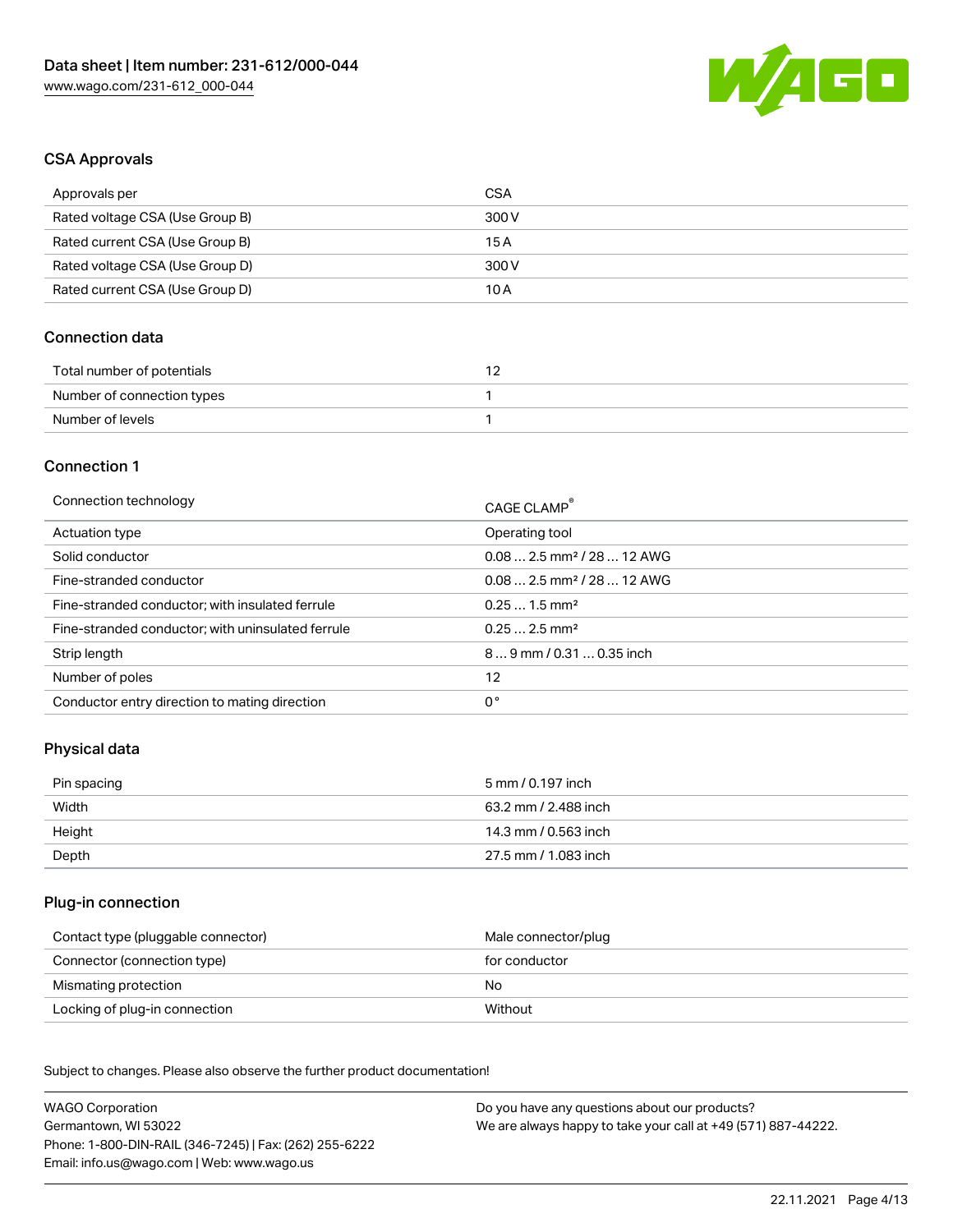

## Material data

| Color                       | gray                                   |
|-----------------------------|----------------------------------------|
| Material group              |                                        |
| Insulation material         | Polyamide (PA66)                       |
| Flammability class per UL94 | V <sub>0</sub>                         |
| Clamping spring material    | Chrome nickel spring steel (CrNi)      |
| Contact material            | Electrolytic copper (E <sub>Cu</sub> ) |
| Contact plating             | tin-plated                             |
| Fire load                   | 0.317 MJ                               |
| Weight                      | 18g                                    |
|                             |                                        |

#### Environmental requirements

| Limit temperature range | . +100 °C<br>-60 … |
|-------------------------|--------------------|
|-------------------------|--------------------|

### Commercial data

| Product Group         | 3 (Multi Conn. System) |
|-----------------------|------------------------|
| PU (SPU)              | 25 Stück               |
| Packaging type        | box                    |
| Country of origin     | DE                     |
| <b>GTIN</b>           | 4044918258319          |
| Customs tariff number | 85366990990            |

### Approvals / Certificates

#### Country specific Approvals

| Logo | Approval                               | <b>Additional Approval Text</b> | Certificate<br>name |
|------|----------------------------------------|---------------------------------|---------------------|
| Æ    | <b>CSA</b><br>DEKRA Certification B.V. | C <sub>22.2</sub>               | 1466354             |

#### Ship Approvals

| Logo          | Approval            | <b>Additional Approval Text</b> | Certificate<br>name |
|---------------|---------------------|---------------------------------|---------------------|
| 0             | BV                  | IEC 60998                       | 11915/D0            |
| <b>BUREAU</b> | Bureau Veritas S.A. |                                 | BV                  |

Subject to changes. Please also observe the further product documentation!

| <b>WAGO Corporation</b>                                | Do you have any questions about our products?                 |
|--------------------------------------------------------|---------------------------------------------------------------|
| Germantown, WI 53022                                   | We are always happy to take your call at +49 (571) 887-44222. |
| Phone: 1-800-DIN-RAIL (346-7245)   Fax: (262) 255-6222 |                                                               |
| Email: info.us@wago.com   Web: www.wago.us             |                                                               |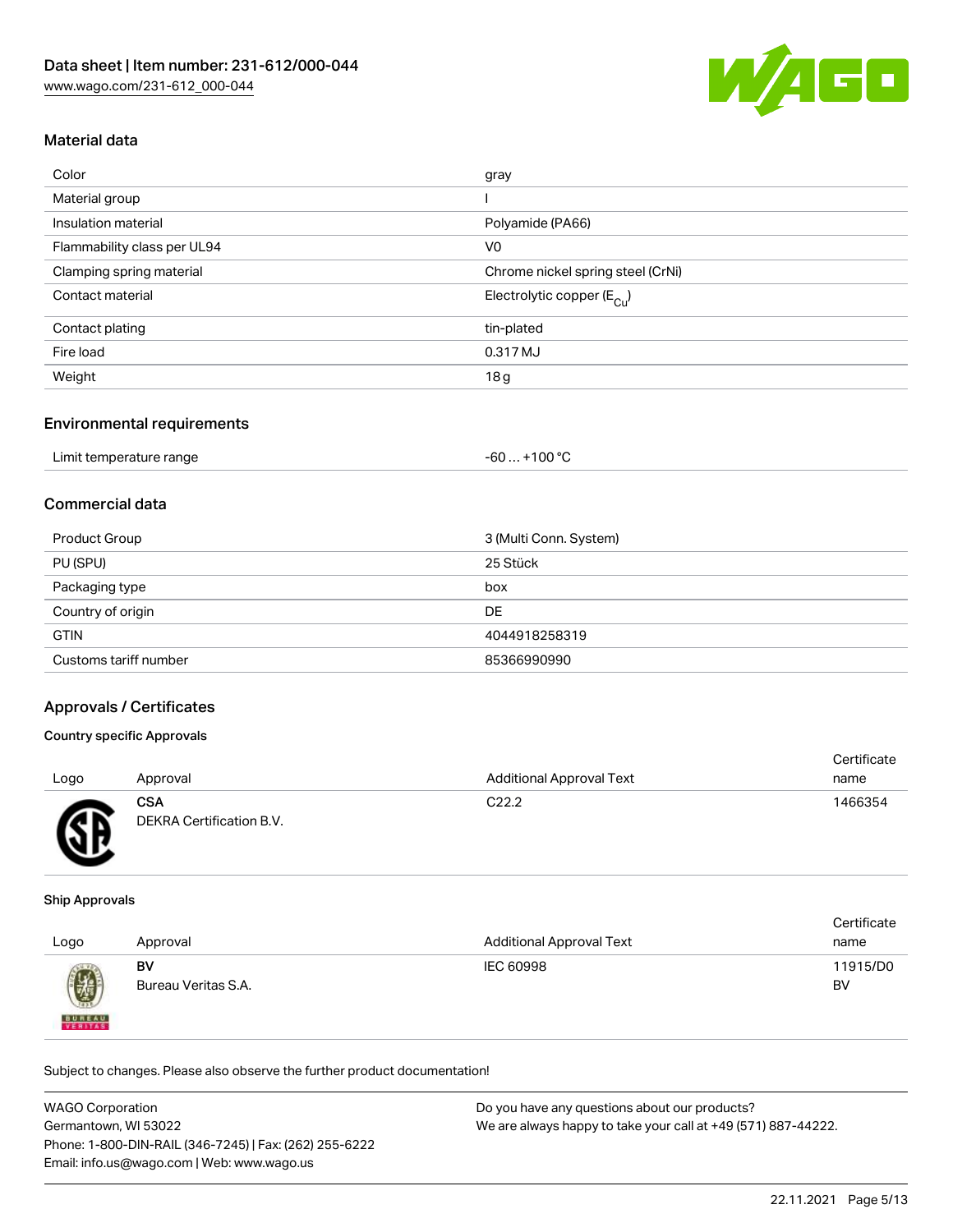



| Logo              | Approval                                                                                                 | <b>Additional Approval Text</b> | Certificate<br>name          |
|-------------------|----------------------------------------------------------------------------------------------------------|---------------------------------|------------------------------|
|                   | UL                                                                                                       | <b>UL 1977</b>                  | E45171                       |
|                   | Underwriters Laboratories Inc.                                                                           |                                 |                              |
| Counterpart       |                                                                                                          |                                 |                              |
|                   | Item no.231-112/026-000                                                                                  |                                 |                              |
|                   | Female plug; 12-pole; 12 AWG max; pin spacing 5 mm; 1 conductor per pole; gray                           |                                 | www.wago.com/231-112/026-000 |
|                   | Item no.232-242<br>THT female header; angled; Pin spacing 5 mm; 12-pole; 0.6 x 1.0 mm solder pin; gray   |                                 | www.wago.com/232-242         |
|                   | Item no.232-142<br>THT female header; straight; Pin spacing 5 mm; 12-pole; 0.6 x 1.0 mm solder pin; gray |                                 | www.wago.com/232-142         |
|                   | <b>Optional accessories</b>                                                                              |                                 |                              |
| Insulations stops |                                                                                                          |                                 |                              |
| Insulation stop   |                                                                                                          |                                 |                              |
|                   | Item no.: 231-672<br>Insulation stop; 0.75 - 1 mm <sup>2</sup> ; dark gray                               |                                 | www.wago.com/231-672         |
|                   | Item no.: 231-670                                                                                        |                                 | www.wago.com/231-670         |

|         | Item no.: 231-672<br>Insulation stop; 0.75 - 1 mm <sup>2</sup> ; dark gray                      | www.wago.com/231-672 |
|---------|-------------------------------------------------------------------------------------------------|----------------------|
| Lee     | Item no.: 231-670<br>Insulation stop; 0.08-0.2 mm <sup>2</sup> / 0.2 mm <sup>2</sup> "s"; white | www.wago.com/231-670 |
|         | Item no.: 231-671<br>Insulation stop; 0.25 - 0.5 mm <sup>2</sup> ; light gray                   | www.wago.com/231-671 |
| Coding  |                                                                                                 |                      |
| Coding  |                                                                                                 |                      |
|         | Item no.: 231-129<br>Coding key; snap-on type; light gray                                       | www.wago.com/231-129 |
| Jumpers |                                                                                                 |                      |
| Jumper  |                                                                                                 |                      |

Subject to changes. Please also observe the further product documentation!

WAGO Corporation Germantown, WI 53022 Phone: 1-800-DIN-RAIL (346-7245) | Fax: (262) 255-6222 Email: info.us@wago.com | Web: www.wago.us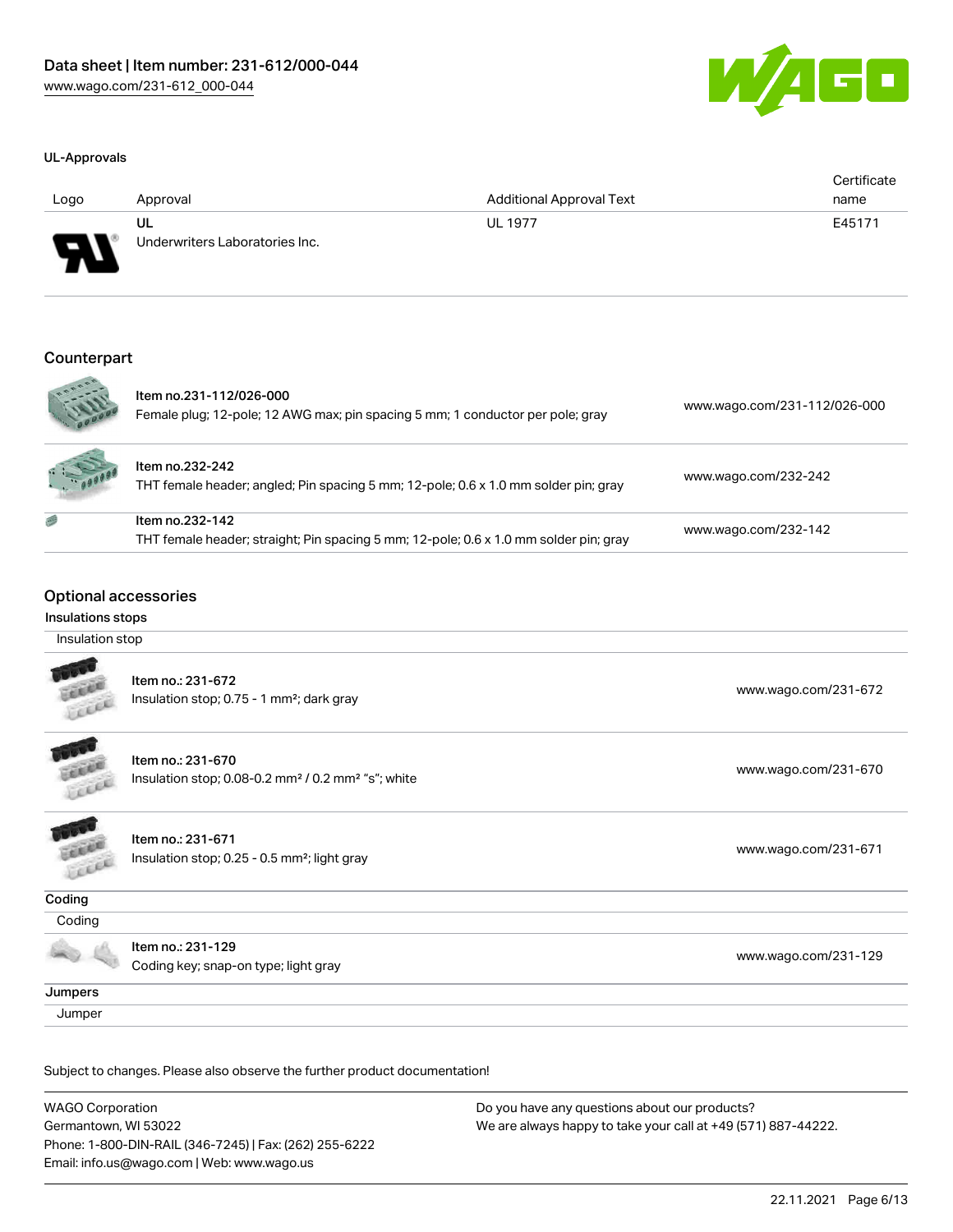Phone: 1-800-DIN-RAIL (346-7245) | Fax: (262) 255-6222

Email: info.us@wago.com | Web: www.wago.us

[www.wago.com/231-612\\_000-044](http://www.wago.com/231-612_000-044)



| <b>WAGO Corporation</b><br>Germantown, WI 53022 |                                                                                                                  | Do you have any questions about our products?<br>We are always happy to take your call at +49 (571) 887-44222. |
|-------------------------------------------------|------------------------------------------------------------------------------------------------------------------|----------------------------------------------------------------------------------------------------------------|
|                                                 | Subject to changes. Please also observe the further product documentation!                                       |                                                                                                                |
|                                                 | Item no.: 280-434<br>Operating tool; made of insulating material; 4-way                                          | www.wago.com/280-434                                                                                           |
|                                                 | Item no.: 280-432<br>Operating tool; made of insulating material; 2-way; white                                   | www.wago.com/280-432                                                                                           |
|                                                 | Item no.: 231-291<br>Operating tool; made of insulating material; 1-way; loose; red                              | www.wago.com/231-291                                                                                           |
|                                                 | ltem no.: 231-131<br>Operating tool; made of insulating material; 1-way; loose; white                            | www.wago.com/231-131                                                                                           |
|                                                 | Item no.: 210-720<br>Operating tool; Blade: 3.5 x 0.5 mm; with a partially insulated shaft; multicoloured        | www.wago.com/210-720                                                                                           |
|                                                 | Item no.: 210-657<br>Operating tool; Blade: 3.5 x 0.5 mm; with a partially insulated shaft; short; multicoloured | www.wago.com/210-657                                                                                           |
|                                                 | Item no.: 231-231<br>Combination operating tool; red                                                             | www.wago.com/231-231                                                                                           |
|                                                 | Item no.: 210-250<br>Operating tool; for MCS MINI & MIDI with CAGE CLAMP® connection; red                        | www.wago.com/210-250                                                                                           |
|                                                 | Item no.: 231-159<br>Operating tool; natural                                                                     | www.wago.com/231-159                                                                                           |
|                                                 | Item no.: 209-132<br>Operating tool; for connecting comb-style jumper bar; 2-way; of insulating material         | www.wago.com/209-132                                                                                           |
|                                                 | Item no.: 209-130<br>Operating tool; suitable for 264, 280 and 281 Series; 1-way; of insulating material; white  | www.wago.com/209-130                                                                                           |
| Operating tool                                  |                                                                                                                  |                                                                                                                |
| Tools                                           | Jumper; for conductor entry; 2-way; insulated; gray                                                              |                                                                                                                |
|                                                 | Item no.: 231-902                                                                                                | www.wago.com/231-902                                                                                           |
|                                                 | Item no.: 231-910<br>Jumper; for conductor entry; 10-way; insulated; gray                                        | www.wago.com/231-910                                                                                           |
|                                                 | Item no.: 231-907<br>Jumper; for conductor entry; 7-way; insulated; gray                                         | www.wago.com/231-907                                                                                           |
|                                                 | Item no.: 231-903<br>Jumper; for conductor entry; 3-way; insulated; gray                                         | www.wago.com/231-903                                                                                           |
|                                                 | Item no.: 231-905<br>Jumper; for conductor entry; 5-way; insulated; gray                                         | www.wago.com/231-905                                                                                           |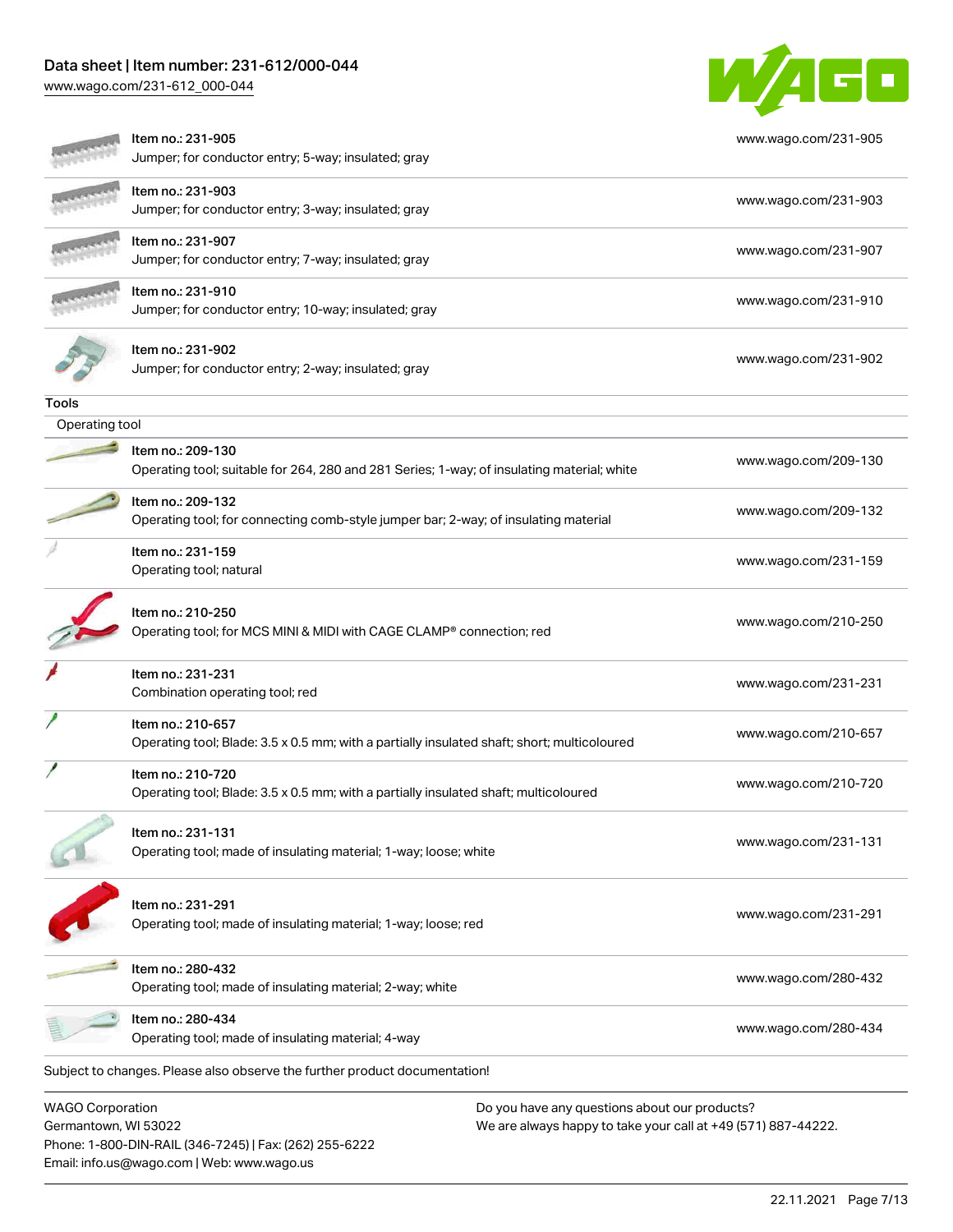[www.wago.com/231-612\\_000-044](http://www.wago.com/231-612_000-044)



|                       | Item no.: 280-437<br>Operating tool; made of insulating material; 7-way                                                 | www.wago.com/280-437 |
|-----------------------|-------------------------------------------------------------------------------------------------------------------------|----------------------|
|                       | Item no.: 280-440<br>Operating tool; made of insulating material; 10-way                                                | www.wago.com/280-440 |
|                       | Item no.: 280-435<br>Operating tool; made of insulating material; 5-way; gray                                           | www.wago.com/280-435 |
|                       | Item no.: 280-436<br>Operating tool; made of insulating material; 6-way                                                 | www.wago.com/280-436 |
|                       | Item no.: 280-438<br>Operating tool; made of insulating material; 8-way                                                 | www.wago.com/280-438 |
|                       | Item no.: 280-433<br>Operating tool; made of insulating material; 3-way                                                 | www.wago.com/280-433 |
| Strain relief         |                                                                                                                         |                      |
| Strain relief housing |                                                                                                                         |                      |
|                       | Item no.: 232-612<br>Strain relief housing; gray                                                                        | www.wago.com/232-612 |
| Cover                 |                                                                                                                         |                      |
| Cover                 |                                                                                                                         |                      |
|                       | Item no.: 231-668<br>Lockout caps; for covering unused clamping units; gray                                             | www.wago.com/231-668 |
| <b>Ferrules</b>       |                                                                                                                         |                      |
| Ferrule               |                                                                                                                         |                      |
|                       | Item no.: 216-101<br>Ferrule; Sleeve for 0.5 mm <sup>2</sup> / AWG 22; uninsulated; electro-tin plated; silver-colored  | www.wago.com/216-101 |
|                       | Item no.: 216-104<br>Ferrule; Sleeve for 1.5 mm <sup>2</sup> / AWG 16; uninsulated; electro-tin plated; silver-colored  | www.wago.com/216-104 |
|                       | Item no.: 216-106<br>Ferrule; Sleeve for 2.5 mm <sup>2</sup> / AWG 14; uninsulated; electro-tin plated; silver-colored  | www.wago.com/216-106 |
|                       | Item no.: 216-102<br>Ferrule; Sleeve for 0.75 mm <sup>2</sup> / AWG 20; uninsulated; electro-tin plated; silver-colored | www.wago.com/216-102 |
|                       | Item no.: 216-103<br>Ferrule; Sleeve for 1 mm <sup>2</sup> / AWG 18; uninsulated; electro-tin plated                    | www.wago.com/216-103 |
|                       | Item no.: 216-123<br>Ferrule; Sleeve for 1 mm <sup>2</sup> / AWG 18; uninsulated; electro-tin plated; silver-colored    | www.wago.com/216-123 |
|                       | Item no.: 216-122<br>Ferrule; Sleeve for 0.75 mm <sup>2</sup> / AWG 20; uninsulated; electro-tin plated; silver-colored | www.wago.com/216-122 |

Subject to changes. Please also observe the further product documentation!

WAGO Corporation Germantown, WI 53022 Phone: 1-800-DIN-RAIL (346-7245) | Fax: (262) 255-6222 Email: info.us@wago.com | Web: www.wago.us Do you have any questions about our products? We are always happy to take your call at +49 (571) 887-44222.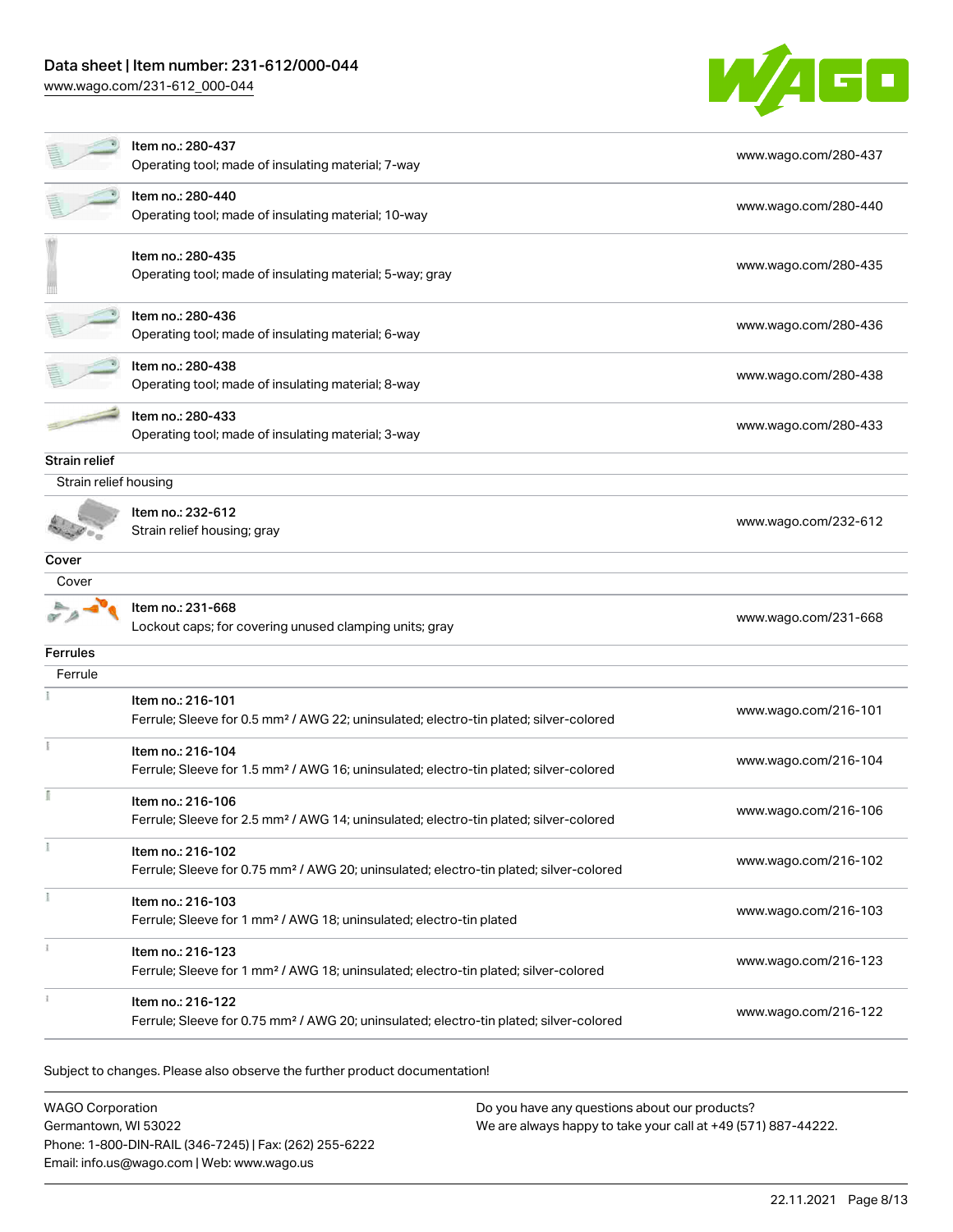[www.wago.com/231-612\\_000-044](http://www.wago.com/231-612_000-044)



|   | Item no.: 216-124<br>Ferrule; Sleeve for 1.5 mm <sup>2</sup> / AWG 16; uninsulated; electro-tin plated                                                                                            | www.wago.com/216-124 |
|---|---------------------------------------------------------------------------------------------------------------------------------------------------------------------------------------------------|----------------------|
|   | Item no.: 216-142<br>Ferrule; Sleeve for 0.75 mm <sup>2</sup> / 18 AWG; uninsulated; electro-tin plated; electrolytic copper; gastight<br>crimped; acc. to DIN 46228, Part 1/08.92                | www.wago.com/216-142 |
|   | Item no.: 216-132<br>Ferrule; Sleeve for 0.34 mm <sup>2</sup> / AWG 24; uninsulated; electro-tin plated                                                                                           | www.wago.com/216-132 |
|   | Item no.: 216-121<br>Ferrule; Sleeve for 0.5 mm <sup>2</sup> / AWG 22; uninsulated; electro-tin plated; silver-colored                                                                            | www.wago.com/216-121 |
|   | Item no.: 216-143<br>Ferrule; Sleeve for 1 mm <sup>2</sup> / AWG 18; uninsulated; electro-tin plated; electrolytic copper; gastight<br>crimped; acc. to DIN 46228, Part 1/08.92                   | www.wago.com/216-143 |
|   | Item no.: 216-131<br>Ferrule; Sleeve for 0.25 mm <sup>2</sup> / AWG 24; uninsulated; electro-tin plated; silver-colored                                                                           | www.wago.com/216-131 |
|   | Item no.: 216-141<br>Ferrule; Sleeve for 0.5 mm <sup>2</sup> / 20 AWG; uninsulated; electro-tin plated; electrolytic copper; gastight<br>crimped; acc. to DIN 46228, Part 1/08.92                 | www.wago.com/216-141 |
|   | Item no.: 216-152<br>Ferrule; Sleeve for 0.34 mm <sup>2</sup> / AWG 24; uninsulated; electro-tin plated                                                                                           | www.wago.com/216-152 |
| ۸ | Item no.: 216-203<br>Ferrule; Sleeve for 1 mm <sup>2</sup> / AWG 18; insulated; electro-tin plated; red                                                                                           | www.wago.com/216-203 |
|   | Item no.: 216-202<br>Ferrule; Sleeve for 0.75 mm <sup>2</sup> / 18 AWG; insulated; electro-tin plated; gray                                                                                       | www.wago.com/216-202 |
| ı | Item no.: 216-151<br>Ferrule; Sleeve for 0.25 mm <sup>2</sup> / AWG 24; uninsulated; electro-tin plated                                                                                           | www.wago.com/216-151 |
| 1 | Item no.: 216-204<br>Ferrule; Sleeve for 1.5 mm <sup>2</sup> / AWG 16; insulated; electro-tin plated; black                                                                                       | www.wago.com/216-204 |
|   | Item no.: 216-144<br>Ferrule; Sleeve for 1.5 mm <sup>2</sup> / AWG 16; uninsulated; electro-tin plated; electrolytic copper; gastight<br>crimped; acc. to DIN 46228, Part 1/08.92; silver-colored | www.wago.com/216-144 |
|   | Item no.: 216-201<br>Ferrule; Sleeve for 0.5 mm <sup>2</sup> / 20 AWG; insulated; electro-tin plated; white                                                                                       | www.wago.com/216-201 |
|   | Item no.: 216-223<br>Ferrule; Sleeve for 1 mm <sup>2</sup> / AWG 18; insulated; electro-tin plated; red                                                                                           | www.wago.com/216-223 |
|   | Item no.: 216-241<br>Ferrule; Sleeve for 0.5 mm <sup>2</sup> / 20 AWG; insulated; electro-tin plated; electrolytic copper; gastight<br>crimped; acc. to DIN 46228, Part 4/09.90; white            | www.wago.com/216-241 |
|   | Item no.: 216-242<br>Ferrule; Sleeve for 0.75 mm <sup>2</sup> / 18 AWG; insulated; electro-tin plated; electrolytic copper; gastight<br>crimped; acc. to DIN 46228, Part 4/09.90; gray            | www.wago.com/216-242 |
|   | Item no.: 216-222                                                                                                                                                                                 |                      |

Subject to changes. Please also observe the further product documentation!

WAGO Corporation Germantown, WI 53022 Phone: 1-800-DIN-RAIL (346-7245) | Fax: (262) 255-6222 Email: info.us@wago.com | Web: www.wago.us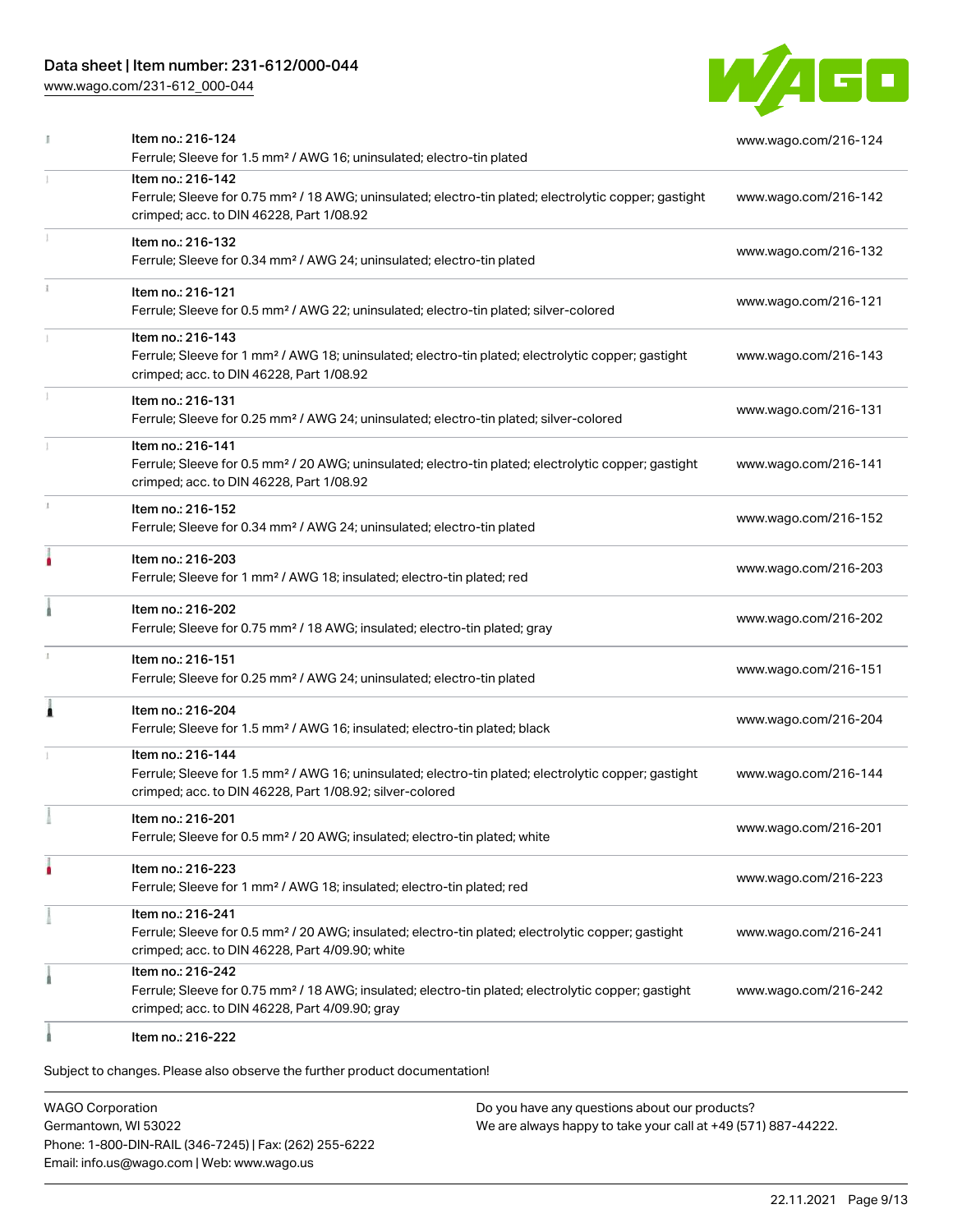1



Ferrule; Sleeve for 0.75 mm² / 18 AWG; insulated; electro-tin plated; gray [www.wago.com/216-222](http://www.wago.com/216-222)

| Item no.: 216-221                                                                                                                                                                  |                      |
|------------------------------------------------------------------------------------------------------------------------------------------------------------------------------------|----------------------|
| Ferrule; Sleeve for 0.5 mm <sup>2</sup> / 20 AWG; insulated; electro-tin plated; white                                                                                             | www.wago.com/216-221 |
| Item no.: 216-224                                                                                                                                                                  | www.wago.com/216-224 |
| Ferrule; Sleeve for 1.5 mm <sup>2</sup> / AWG 16; insulated; electro-tin plated; black                                                                                             |                      |
| Item no.: 216-243                                                                                                                                                                  |                      |
| Ferrule; Sleeve for 1 mm <sup>2</sup> / AWG 18; insulated; electro-tin plated; electrolytic copper; gastight crimped; www.wago.com/216-243<br>acc. to DIN 46228, Part 4/09.90; red |                      |
| Item no.: 216-244                                                                                                                                                                  |                      |
| Ferrule; Sleeve for 1.5 mm <sup>2</sup> / AWG 16; insulated; electro-tin plated; electrolytic copper; gastight                                                                     | www.wago.com/216-244 |
| crimped; acc. to DIN 46228, Part 4/09.90; black                                                                                                                                    |                      |
| Item no.: 216-263                                                                                                                                                                  |                      |
| Ferrule; Sleeve for 1 mm <sup>2</sup> / AWG 18; insulated; electro-tin plated; electrolytic copper; gastight crimped; www.wago.com/216-263                                         |                      |
| acc. to DIN 46228, Part 4/09.90; red                                                                                                                                               |                      |
| Item no.: 216-264                                                                                                                                                                  |                      |
| Ferrule; Sleeve for 1.5 mm <sup>2</sup> / AWG 16; insulated; electro-tin plated; electrolytic copper; gastight                                                                     | www.wago.com/216-264 |
| crimped; acc. to DIN 46228, Part 4/09.90; black                                                                                                                                    |                      |
| Item no.: 216-284                                                                                                                                                                  |                      |
| Ferrule; Sleeve for 1.5 mm <sup>2</sup> / AWG 16; insulated; electro-tin plated; electrolytic copper; gastight                                                                     | www.wago.com/216-284 |
| crimped; acc. to DIN 46228, Part 4/09.90; black                                                                                                                                    |                      |
| Item no.: 216-262                                                                                                                                                                  |                      |
| Ferrule; Sleeve for 0.75 mm <sup>2</sup> / 18 AWG; insulated; electro-tin plated; electrolytic copper; gastight                                                                    | www.wago.com/216-262 |
| crimped; acc. to DIN 46228, Part 4/09.90; gray                                                                                                                                     |                      |
| Item no.: 216-301                                                                                                                                                                  |                      |
| Ferrule; Sleeve for 0.25 mm <sup>2</sup> / AWG 24; insulated; electro-tin plated; yellow                                                                                           | www.wago.com/216-301 |

| Item no.: 216-301<br>Ferrule; Sleeve for 0.25 mm <sup>2</sup> / AWG 24; insulated; electro-tin plated; yellow          | www.wago.com/216-301 |
|------------------------------------------------------------------------------------------------------------------------|----------------------|
| Item no.: 216-321<br>Ferrule; Sleeve for 0.25 mm <sup>2</sup> / AWG 24; insulated; electro-tin plated; yellow          | www.wago.com/216-321 |
| Item no.: 216-322<br>Ferrule; Sleeve for 0.34 mm <sup>2</sup> / 22 AWG; insulated; electro-tin plated; green           | www.wago.com/216-322 |
| Item no.: 216-302<br>Ferrule; Sleeve for 0.34 mm <sup>2</sup> / 22 AWG; insulated; electro-tin plated; light turquoise | www.wago.com/216-302 |

## Downloads Documentation

| Additional Information |  |
|------------------------|--|
|------------------------|--|

| Technical explanations | 2019 Apr 3 | pdf    | Download |
|------------------------|------------|--------|----------|
|                        |            | 2.0 MB |          |

# Installation Notes

Subject to changes. Please also observe the further product documentation!

| <b>WAGO Corporation</b>                                | Do you have any questions about our products?                 |
|--------------------------------------------------------|---------------------------------------------------------------|
| Germantown, WI 53022                                   | We are always happy to take your call at +49 (571) 887-44222. |
| Phone: 1-800-DIN-RAIL (346-7245)   Fax: (262) 255-6222 |                                                               |
| Email: info.us@wago.com   Web: www.wago.us             |                                                               |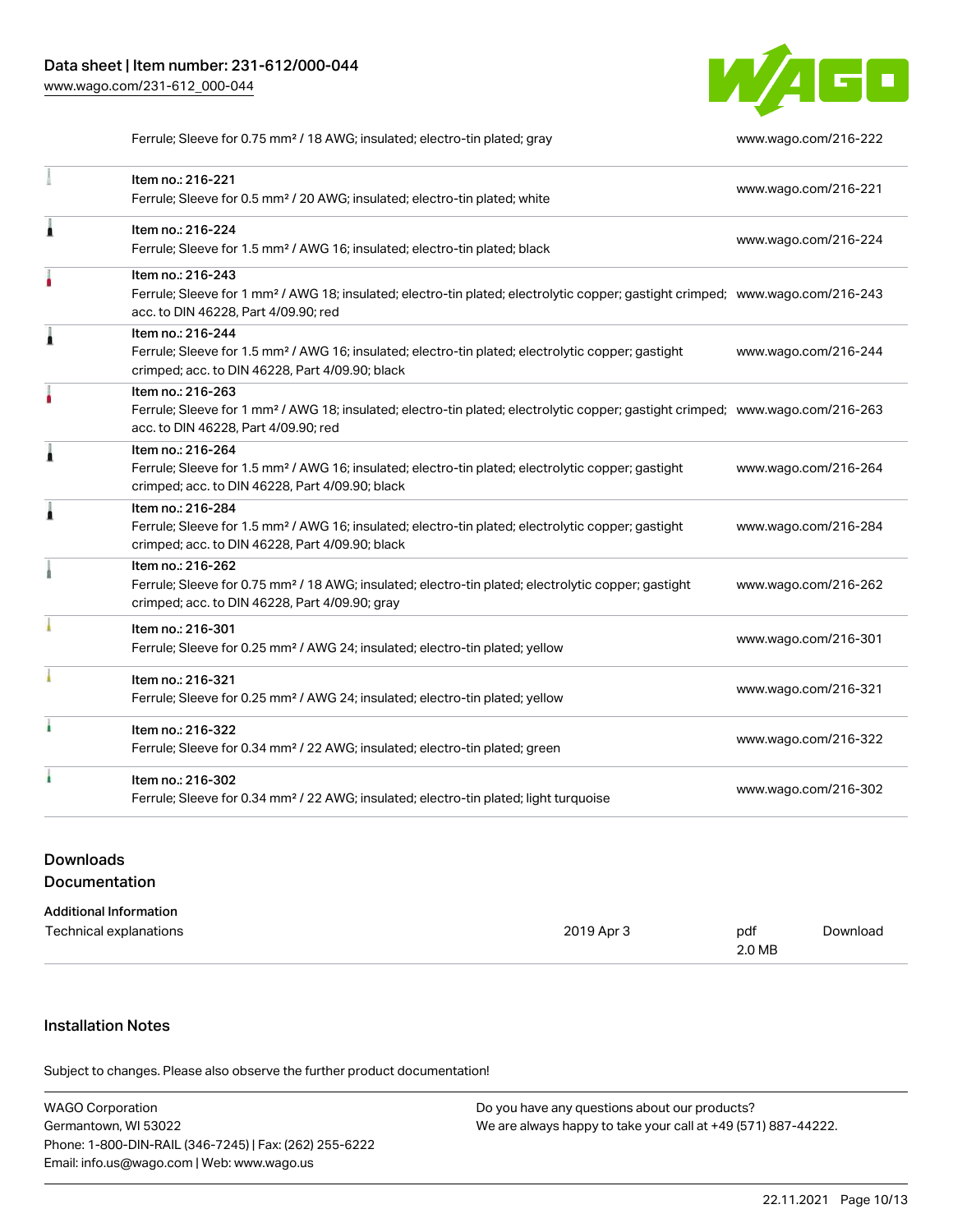



Inserting a conductor via 3.5 mm screwdriver – CAGE CLAMP® actuation parallel to conductor entry.



Inserting a conductor via 3.5 mm screwdriver – CAGE CLAMP® actuation perpendicular to conductor entry.



Inserting a conductor into CAGE CLAMP® unit via operating lever (231-291).



Inserting a conductor via operating tool.

#### Coding



Coding a male header – fitting coding key(s).

Subject to changes. Please also observe the further product documentation!

WAGO Corporation Germantown, WI 53022 Phone: 1-800-DIN-RAIL (346-7245) | Fax: (262) 255-6222 Email: info.us@wago.com | Web: www.wago.us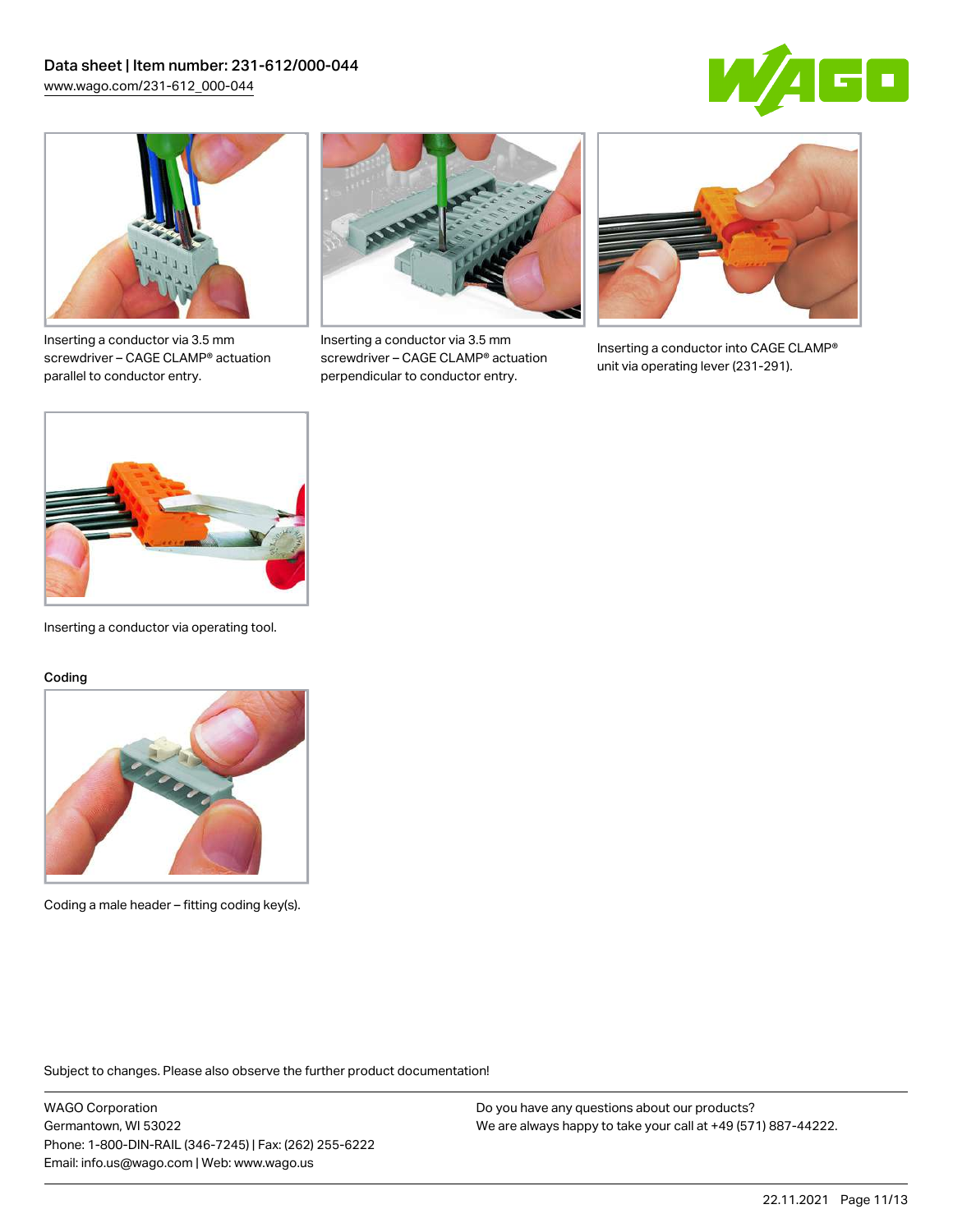



Testing – female connector with CAGE CLAMP®

Integrated test ports for testing perpendicular to conductor entry via 2 or 2.3 mm Ø test plug

Installation



Male connector with strain relief plate



Strain relief housing shown with a male connector equipped with CAGE CLAMP®

Marking

Subject to changes. Please also observe the further product documentation!

WAGO Corporation Germantown, WI 53022 Phone: 1-800-DIN-RAIL (346-7245) | Fax: (262) 255-6222 Email: info.us@wago.com | Web: www.wago.us